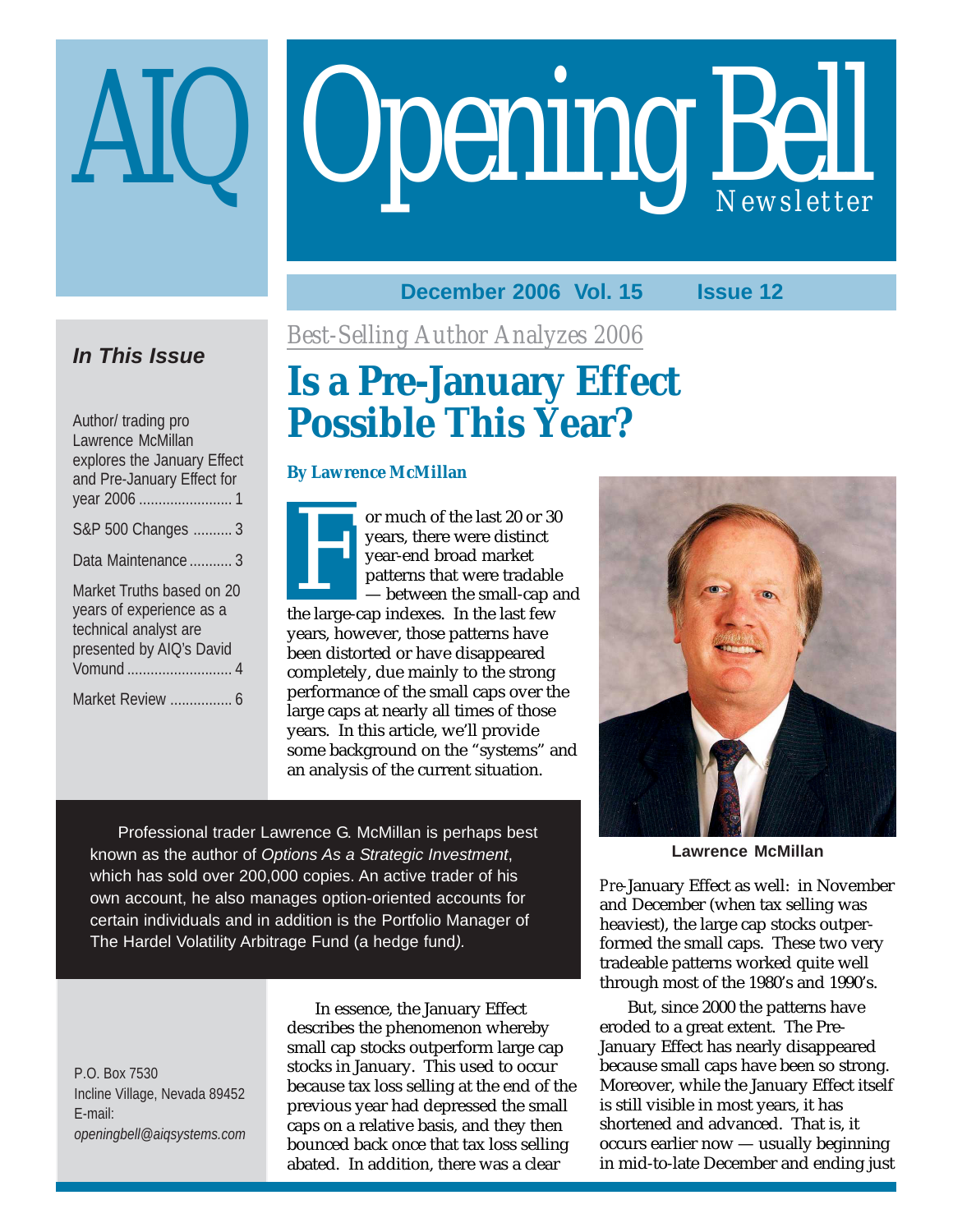shortly after the new trading year has begun.

change in the January Effect itself, It's not too surprising to see the since the success of the system in the '80's and '90's generated a lot of publicity. So, traders looking to get the jump on their competition began establishing trades earlier — hence the movement of the system's yearly origin from early January to mid-December. Moreover, traders began taking profits earlier, rather than letting the effect "run" as they previously had. So, the system terminates more quickly — in early January.

**Figure 1** and **Figure 2** show the composite graph of the Value Line Index (representative of small caps) minus the S&P 500 Index (representative of large caps). Figure 1 is how things used to be — prior to the small-cap resurgence in 2000. Note both the Pre-January Effect and the January Effect are clearly visible. Figure 2 shows how things look now. The tremendous performance of the small caps in the last six years has erased the Pre-January Effect and made the January Effect only an acceleration of the existing positive



**Figure 1.** Composite graph of Value Line Index minus S&P 500 Index for 10 year period 1989 to 1999. Difference represents the spread between small-cap and large-cap stocks.

#### trend.

Delving into what causes these effects, one is led to the conclusion that it is still year-end tax selling which depresses a segment of stocks (usually those that have been doing worse during the year) and then they bounce back after the end of the year. In recent years, it has been the

big caps that have been doing worse. In fact, in January 2005 the entire spectrum was inverted as big caps had a brief period of outperformance before once again succumbing to the superiority of the small caps.

A year ago, we postulated that the group which had been doing the best would be the underperformer





# **AIQ Opening Bell Newsletter**

**David Vomund, Publisher G.R. Barbor, Editor P.O. Box 7530 Incline Village, NV 89452**

AIQ Opening Bell does not intend to make trading recommendations, nor do we publish, keep or claim any track records. It is designed as a serious tool to aid investors in their trading decisions through the use of AIQ software and an increased familiarity with technical indicators and trading strategies. AIQ reserves the right to use or edit submissions.

While the information in this newsletter is believed to be reliable, accuracy cannot be guaranteed. Past performance does not guarantee future results.

**© 1992-2006, AIQ Systems**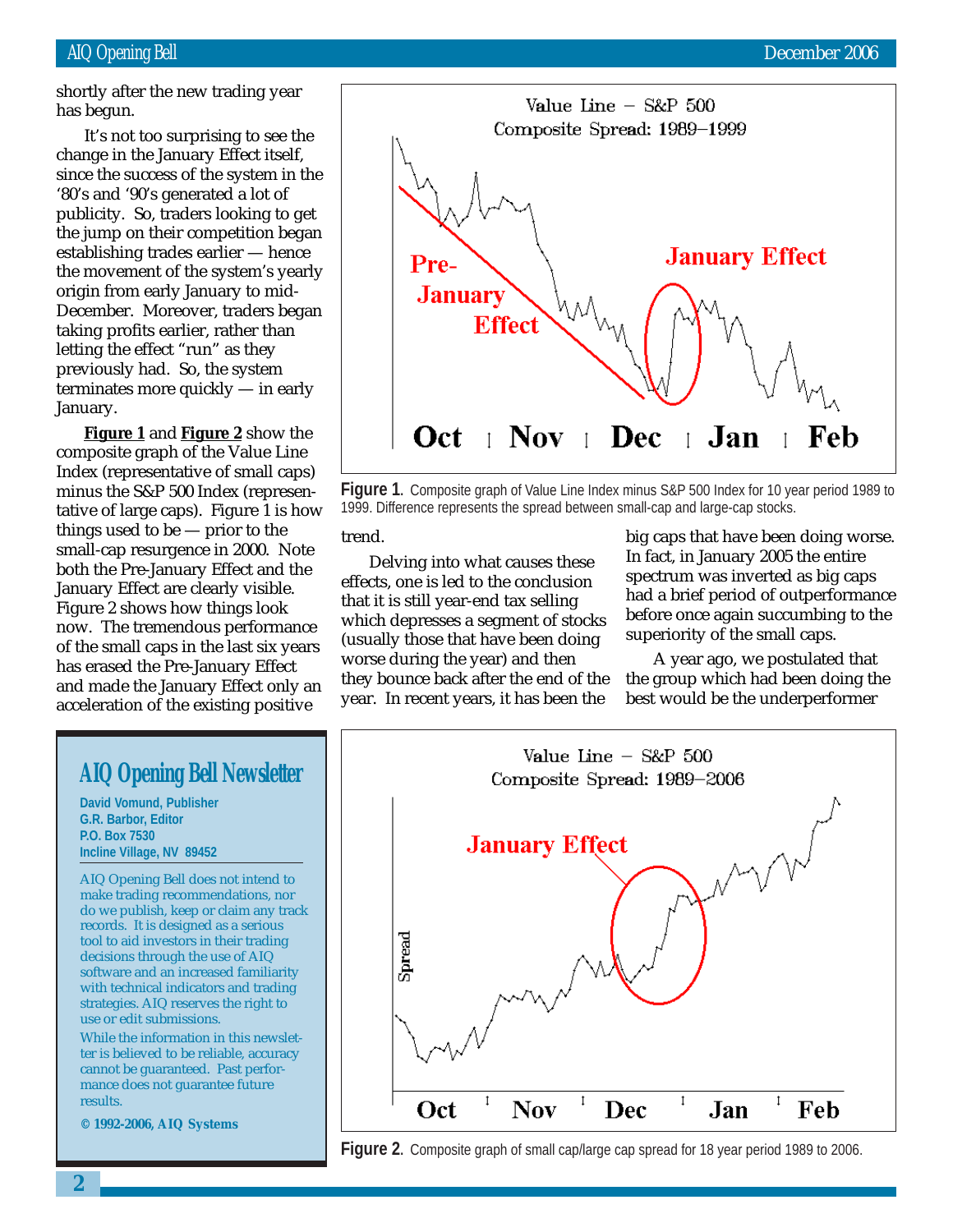for a brief period as the year ended and the next year began — a more generalized interpretation of the January Effect. If you are trading individual stocks, you can often take advantage of this just by buying those stocks near the end of the year that you feel have been "oversold" due to tax loss selling.

This year, it seems that big caps have finally come back into their own, with the Dow at all-time highs, while the NASDAQ struggles comparatively. But perceptions and reality often differ. **Figure 3** shows \$VLE minus \$SPX over the past 12 months. Yes, there *was* a period (from April through August) in which the big caps were superior. That corresponded to the mild correction that we had this year. But, since the bull market resumed in July, the small caps have been superior once again.

As a result, we are not convinced that the "old" patterns will reemerge. It's unlikely that the small caps will be the subject of tax loss selling across the board, for they have performed well this year, not poorly. Conversely, plenty of big caps have still struggled, so they might be the more likely candidates for selling as a group. We'll con-

#### **S&P 500 Changes**

**Changes to the S&P 500 Index and Industry Groups:**

CB Richard Ellis Group (CBG) replaces Fisher Scientific (FSH). CBG is added to the Real Estate Management & Development (REALMGT) group.

Fidelity National Info Services (FIS) replaces Louisiana Pacific (LPX). FIS is added to the Services - Data Processing (SERVICEP) group.

Celgene Corp. (CELG) replaces AmSouth Bancorp (ASO). CELG is added to the Biotechnology (BIOTECHN) group.



**Figure 3.** Graph of small cap/large cap spread for 12 month period ending mid Nov. 2006.

tinue to monitor this situation as December unfolds, but a traditional Pre-January Effect seems unlikely.

*Strategist* and *The Daily Strategist* – derivative products newsletters covering equity, index, and futures options. His web page is *www.OptionStrategist.com.*

Lawrence McMillan edits and contributes to his firm's publications: *Daily Volume Alerts, The Option*

# **STOCK DATA MAINTENANCE**

## **The following table shows stock splits and other changes:**

| <b>Stock</b>               | Ticker      | <b>Split</b> | <b>Approx. Date</b> |
|----------------------------|-------------|--------------|---------------------|
| <b>Sterling Bancshares</b> | <b>SBIB</b> | $3:2\%$      | 12/04/06            |
| <b>Commerce Bancshares</b> | <b>CBSH</b> | 5%           | 12/04/06            |
| <b>Walter Industries</b>   | WLT.        | 2:1%         | 12/07/06            |
| Perry Ellis Int'l          | <b>PERY</b> | 3:2          | 12/13/06            |
| Sigma Adrich               | SIAL.       | 2:1          | 12/18/06            |

## **Trading Suspended:**

Alberto Culver (ACV) Fedders Corp. (RJC) HCA Inc. (HCA) Inco Ltd. (N) Michaels Stores Inc.(MIK) PETCO Animal Supplies Inc. (PETC) Reynolds & Reynolds (REY) Ryan's Restaurant Group (RYAN)

#### **Name Changes:**

Britesmile Inc. (BSML) to BSML Inc. (BSML) Covalent Group Inc. (CVGR) to Encorium Group (ENCO) Interchange Corp (INCX) to Local.com Corp (LOCM) Thermo Electron (TMO) to Thermo Fisher Scientific (TMO)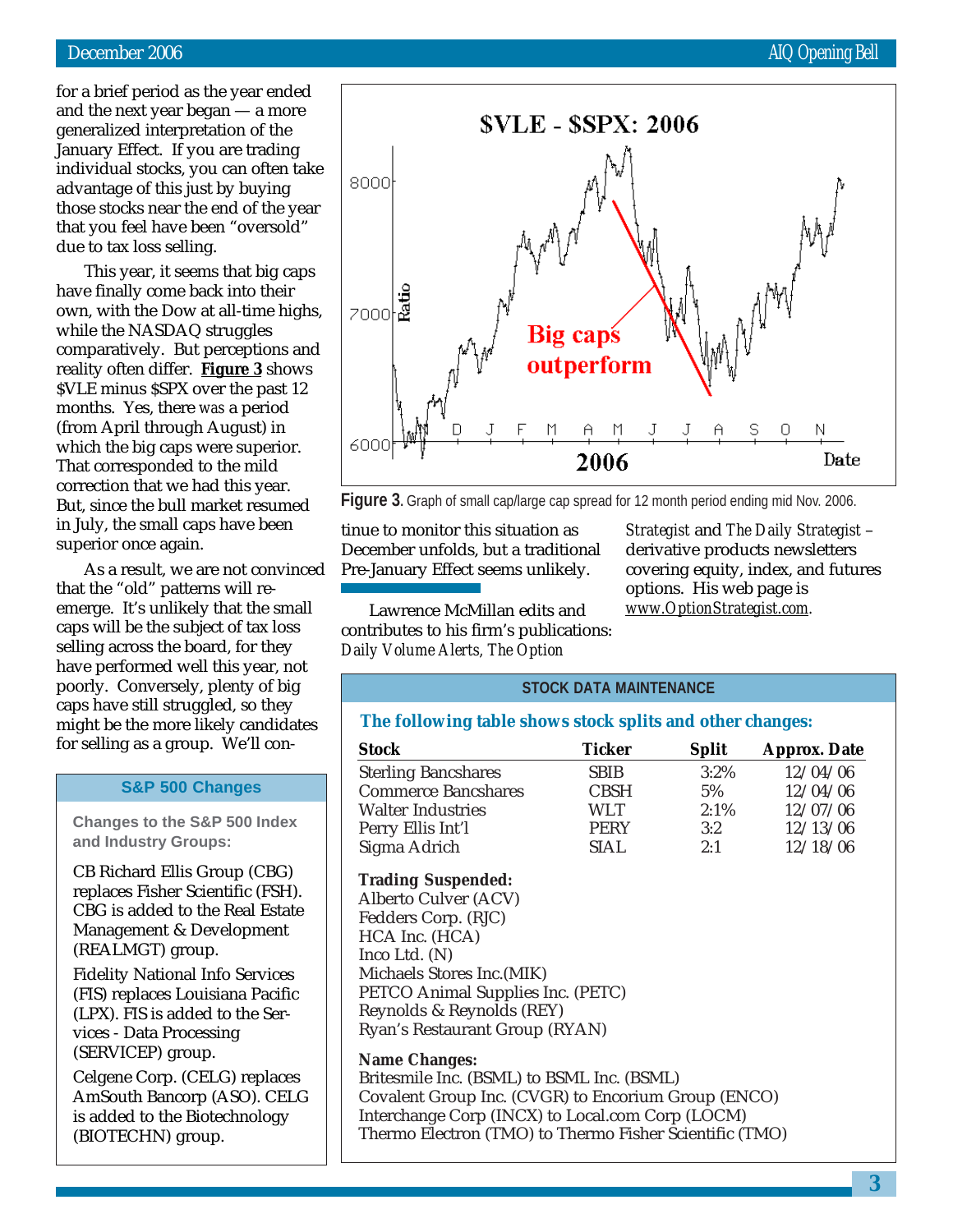# *Market Truths Continued*

# March 2002 **Trendlimes, Relative Strength, Moving Averages —'Market Truths' You Can Rely On**

# **By David Vomund**

Bell.

his is the second in a series of articles based on Vomund's timeproven "Market Truths," concepts based on years of articles based<br>
on Vomund's time-<br>
proven "Market<br>
Truths," concepts<br>
based on years of testing. The first of this series appeared in the November issue of the Opening

The Market Truths that I'm presenting are concepts that I have learned from my experience as a technical analyst for 20 years. People with a lot of trading experience will agree with most of the truths. Many of us have learned these truths by losing money in the market. The goal of these articles is to teach the truths to new investors so that they won't fall into the same pitfalls.

# **Market Truth - Trendlines Work**

The concept of drawing trendlines on a chart is very simple and anyone that has access to a chart can do it. It is basic, and it works. As you scroll through charts, draw any trendline that

*"Figure 1 shows what may have been the most important trendline in our lifetime so far."*

connects at least three high points or low points. The more the security touches the trendline without breaking it, the more confidence you can place in the trendline.

**Figure 1** shows what may have been the most important trendline



**Figure 1.** Daily chart of the S&P 500. Trendline shown conforms with 1995-2000 bull-run. Mid-2000 trendline break signaled start of new bear market.

in our lifetime so far. This trendline connects the lows from the 1995 to 2000 bull-run. Notice how many times the market corrected back to this trendline during the advance, only to find support. It wasn't until

mid-2000 that the trendline was eventually broken, leading to the brutal 2000-02 bear market.

Figure 1 shows an exceptional trendline but more often

trendlines look more like **Figure 2**. Notice each time PMC Sierra (PMCS) hits \$7, sellers emerged (see down arrows). The buy signal came on the break above resistance in early November. It is ideal if the technical indicators are confirming the move

but a trader can do well by simply buying trendline breaks.

# **Market Truth – You Don't Have to Trade All the Time**

Every trader has a preferred style of trading. Growth investors struggle when value is in favor. Breakout traders struggle when the market is consolidating. The key is to trade aggressively when the market favors your style and cut back when the environment changes. Don't force trades.

Those who trade for a living can't sit on the sideline for very long so they need several tools that work in different market environments. These traders still have a preferred approach, however, so they have to maximize their profits when the

**4**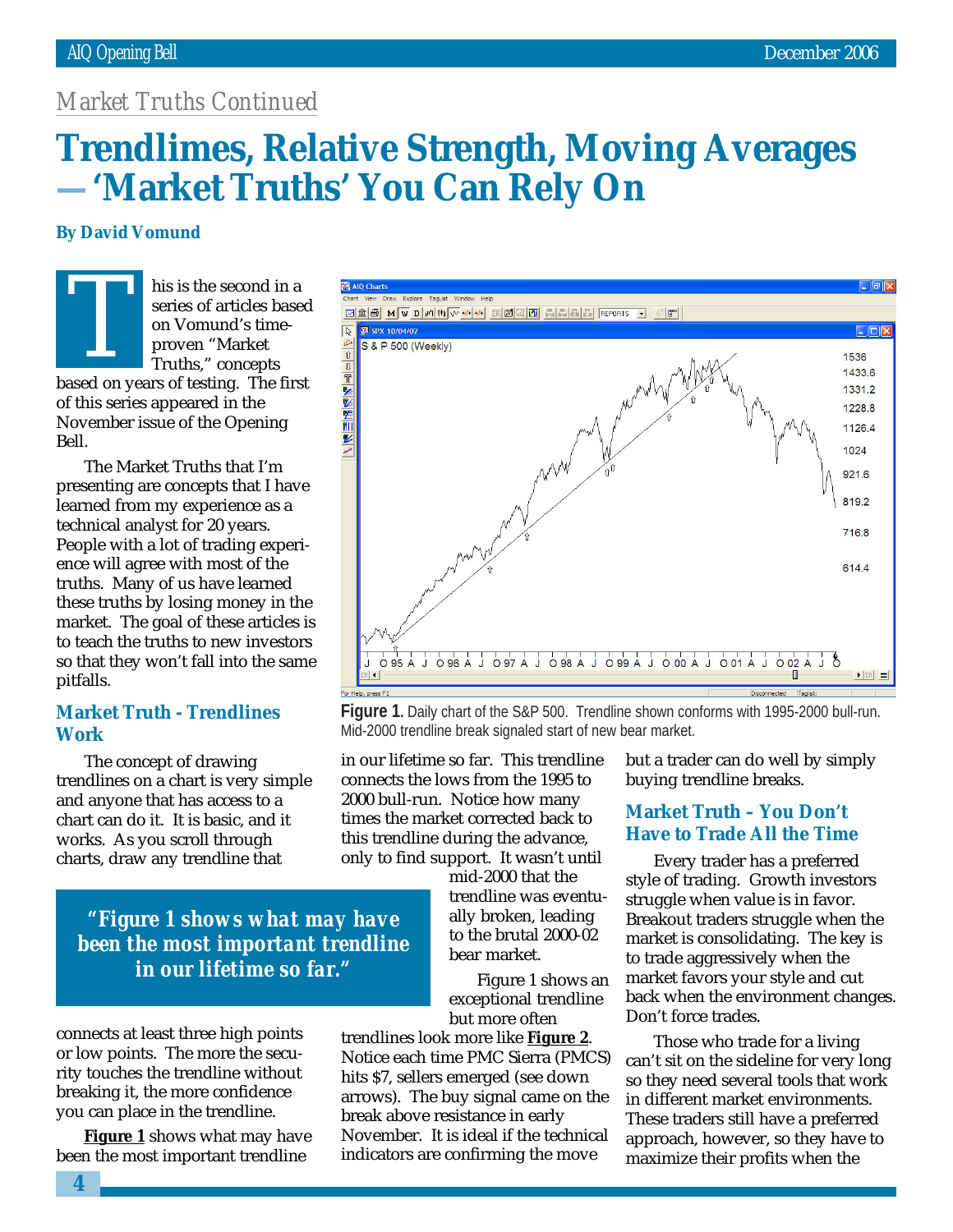market favors their approach.

# **Market Truth – The Relative Priced Securities**

**Strength Report Favors Low-<br>Priced Securities<br>Those, like myself, who run<br>rotation systems using the Relativ<br>Strength report should be aware t** Those, like myself, who run rotation systems using the Relative Strength report should be aware that this report favors low-priced securities. So if you run a strategy that rotates to the highest ranked security and one of the security choices has a low price, then you will constantly rotate into and out of that security.

One reason the report favors low-priced securities is because these securities often make larger percentage moves. Stocks below \$10 tend to double in price more often than do stocks over \$50.

The second and more important reason that the report favors lowpriced securities is the way the report is calculated. AIQ's Long-Term Relative Strength report takes the last 240 days and breaks that period into quarters. It then calculates a percentage return on each quarter and averages the percentage returns, with twice the weight



**Figure 2.** Daily chart of PMC Sierra. Upper horizontal trendline drawn at the \$7 level acted as resistance during late 2006. Buy signal occurred when price broke above trendline in Nov.

applied to the most recent quarter.

There is an upside bias when you average percentage change numbers. Take for example a stock that starts at \$10, moves to \$20 (a 100% return), and then falls back to \$10 (a 50% drop). After the move, the stock is unchanged but when you average the percentage changes you get a positive number (25% return).

Because of this, rotation strategies using this report won't work well if the report is run on a list of securities where most securities are over \$50 but a couple are less than \$10. Luckily, few mutual funds and ETFs have a price under \$10 so the rotation models work on these issues.

# **Market Truth – Buy Stocks That Are Above Their 28-Week Moving Averages**

Good things tend to happen to stocks that are above their 28-week moving average and bad things tend to happen to stocks that are below it. For that reason, most AIQ users should limit their long selections to stocks that are above this moving average.

The 28-week moving average tends to act as long-term support for uptrending stocks. These stocks



tend to move higher in a stair-step **Figure 3.** Weekly chart of Marvell Tech. with AIQ Trading Bands above and below 28-day Moving Avg. MA acted as support until early 2006 when drop below MA led to substantial decline.